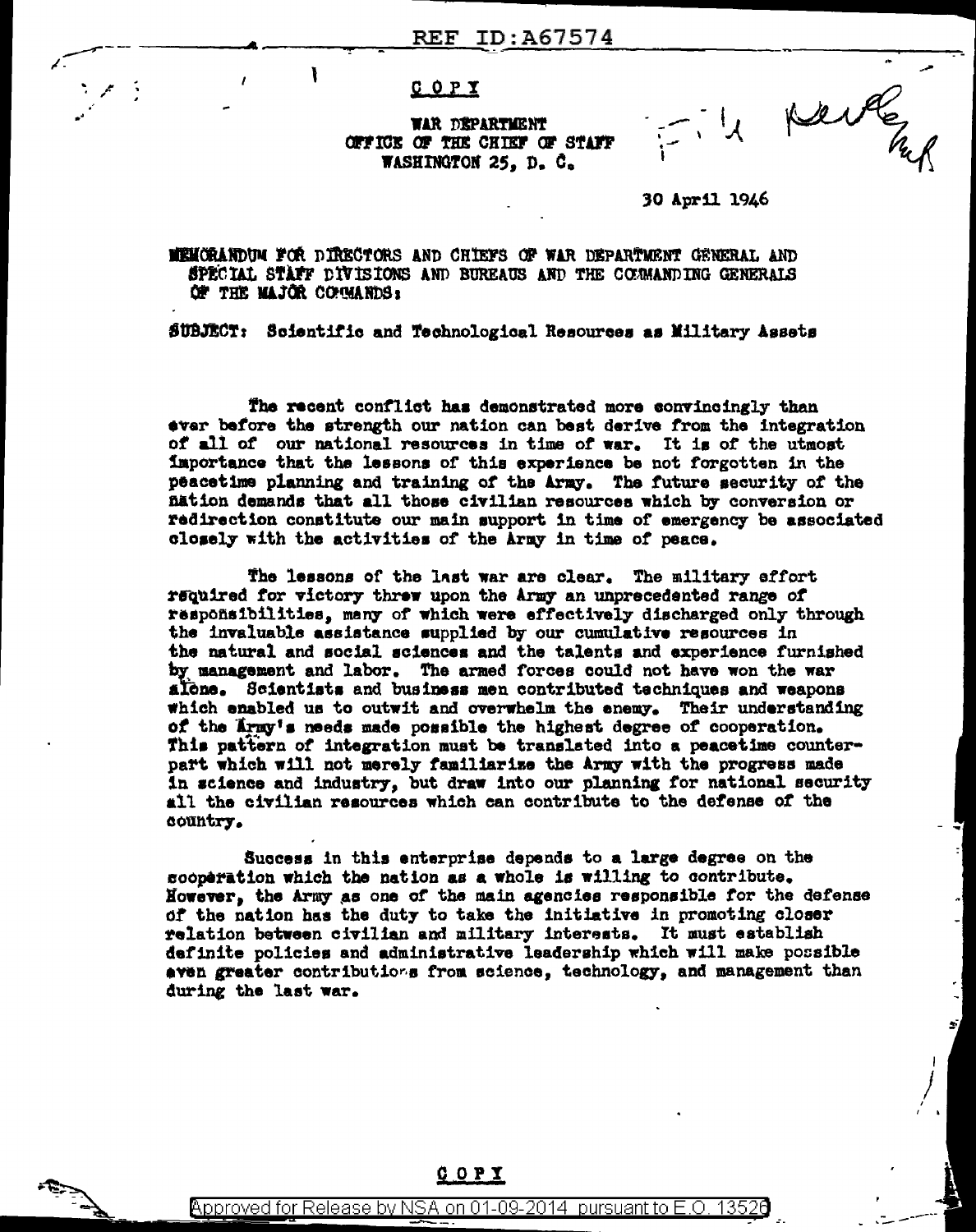In order to ensure the full use of our national resources in case of emergency, the following general policies will be put into affact:

(1) The Army must have civilian assistance in military planning as well as for the production of weapons. Effective long-range military planning can be done only in the light of predicted developments in science and technology. As further scientific achievements accelerate the tempo and expand the area of our operations, this interrelationship will become of even greater importance. In the past we have often deprived ourselves of vital help by limiting our use of scientific and technological resources to contracts for equipment. More often than not we can find much of the talent we need for comprehensive planning in industry or iniversities. Proper employment of this talent requires that the civilian agency shall have the benefit of our estimates of future military problems and shall work closely with Plans and the Research and Development authorities. A most effective procedure is the letting of contracts for aid in planning. The use of such a procedure will greatly enhance the validity of our planning as well as ensure sounder strategic equipment programs.

しゅうしょう (風に落くる)

 $\frac{1}{2}$ 

(2) Scientists and industrialists must be given the greatest possible freedom to carry out their research. The fullest utilization by the Army of the Sivilian resources of the nation cannot be procured merely by prescribing the military characteristics and requirements of cartain types of equipment. Scientists and industrialists are more likely to make new and unsuspected contributions to the development of the Army if detailed directions are held to a minimum. The solicitation of assistance under these conditions would not only make available to the Army talents and experience otherwise beyond our reach, but also establish mutual confidence between ourselves and civilians. It would familiarize them with our fundamental problems and strengthen greatly the foundation upon which our national security depends.

(3) The possibility of utilizing some of our industrial and technological resources as organic parts of our military structure in time of emergency should be carefully examined.<br>The degree of cooperation with science and industry achieved during the recent war should by no means be considered the ultimate. There appears little reason for duplicating within the Army an outside organization which by its experience is better qualified than we are to carry out some of our tasks. The advantages to our nation in economy and to the Army in efficiency are compelling reasons for this procedure.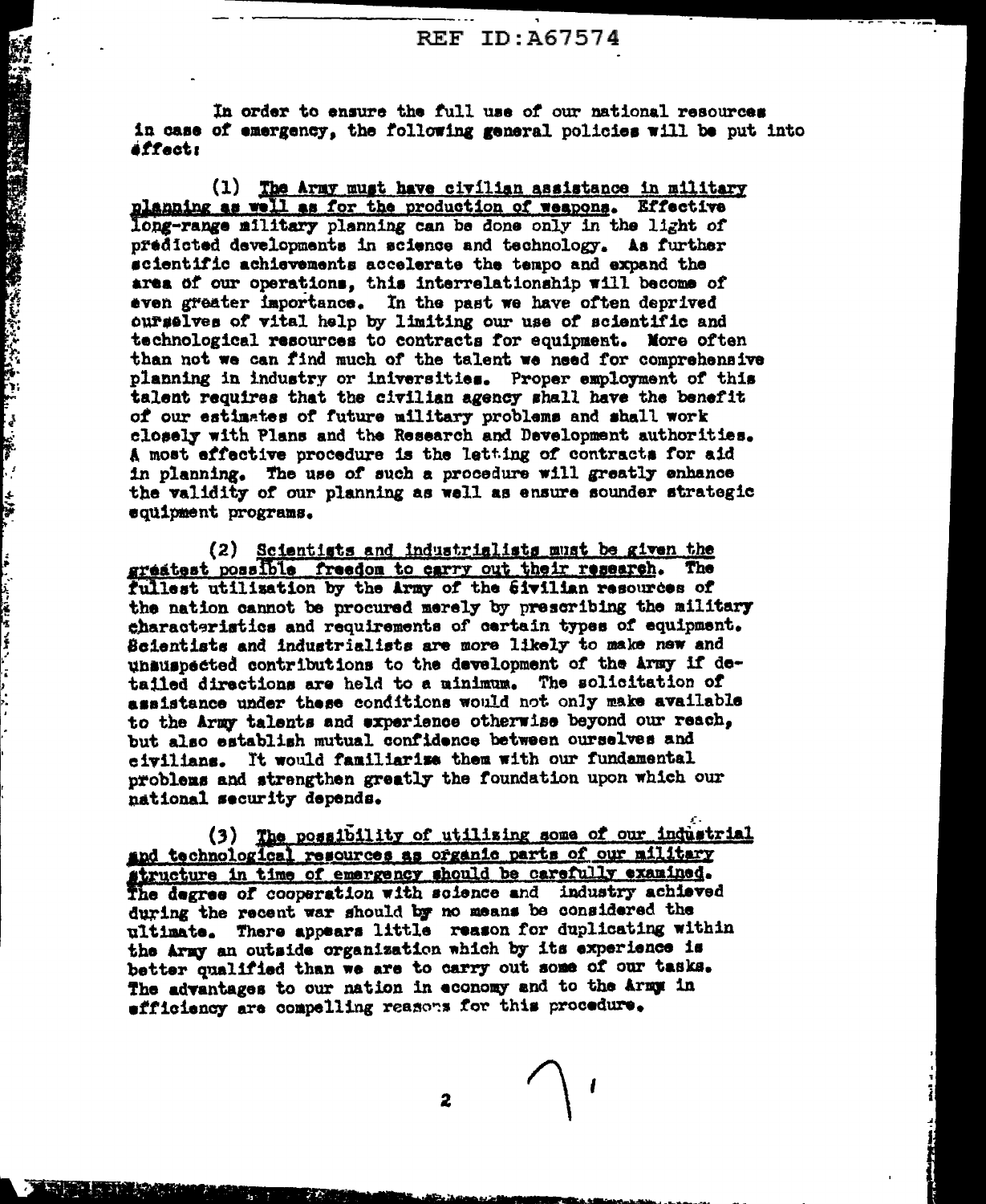(4) Within the army we must separate responsibility for research and development from the functions of procurement. purchase, storage and distribution. Our experience during the war and the experience of industry in time of peace indicate the need for such a policy. The inevitable gap between the scientist or technologist and the user can be bridged, as during the last war, by field experimentation with equipment still in the developmental stage. For example, restricted-visibility operations with the aid of radar, such as blind bombing and control of tactical air, were made possible largely by brinting together technologists who know the potentialities of the equipment and field commanders familiar with combat conditions and needs. Future cooperation of this type requires that research and development groups have authority to procure experimental items for similar tests.

(5) Officers of all arms and services must become fully aware of the advantages which the Army can derive from the close integration of civilian talent with military plans and developments. This end cannot be achieved merely by sending officers to universities for professional training. It is true that the Army's need for officers well trained in the natural and social sciences requires a thorough program of advanced study for selected military personnel, but in addition we must supply inducements which will encourage these men in the continued practical application of scientific and technological thought to military problems. A premium must be placed on professional attainments in the natural and social sciences as well as other branches of military science. Officers in each arm and service must familiarize themselves as much as possible with progress and plans made in other branches. Only then can the Army obtain the administrative and operative talent essential to its task and mutual understanding by the arms and services of their respective problems.

In general, the more we can achieve the objectives indicated above with respect to the cultivation, support, and direct use of outside resources, the more energy will we have left to devote to strictly military problems for which there are no outside facilities or which for special security reasons can only be handled by the military. In fact. it is our meponsibility deliberately to examine all outside resources as to adequancy, diversity, and geographical distribution and to ensure their full utilization as factors of security. It is our job to take the initiative to promote the development of new resources, if our national security indicates the need. It is our duty to support broad research programs in educational institutions, in industry, and in whatever field might be of importance to the Army. Close integration of military and civilian rescurces will not only directly benefit the Army, but indirectly contribute to the nation's security, as civilians are prepared for their role in an emergency by the experience gained in time

3